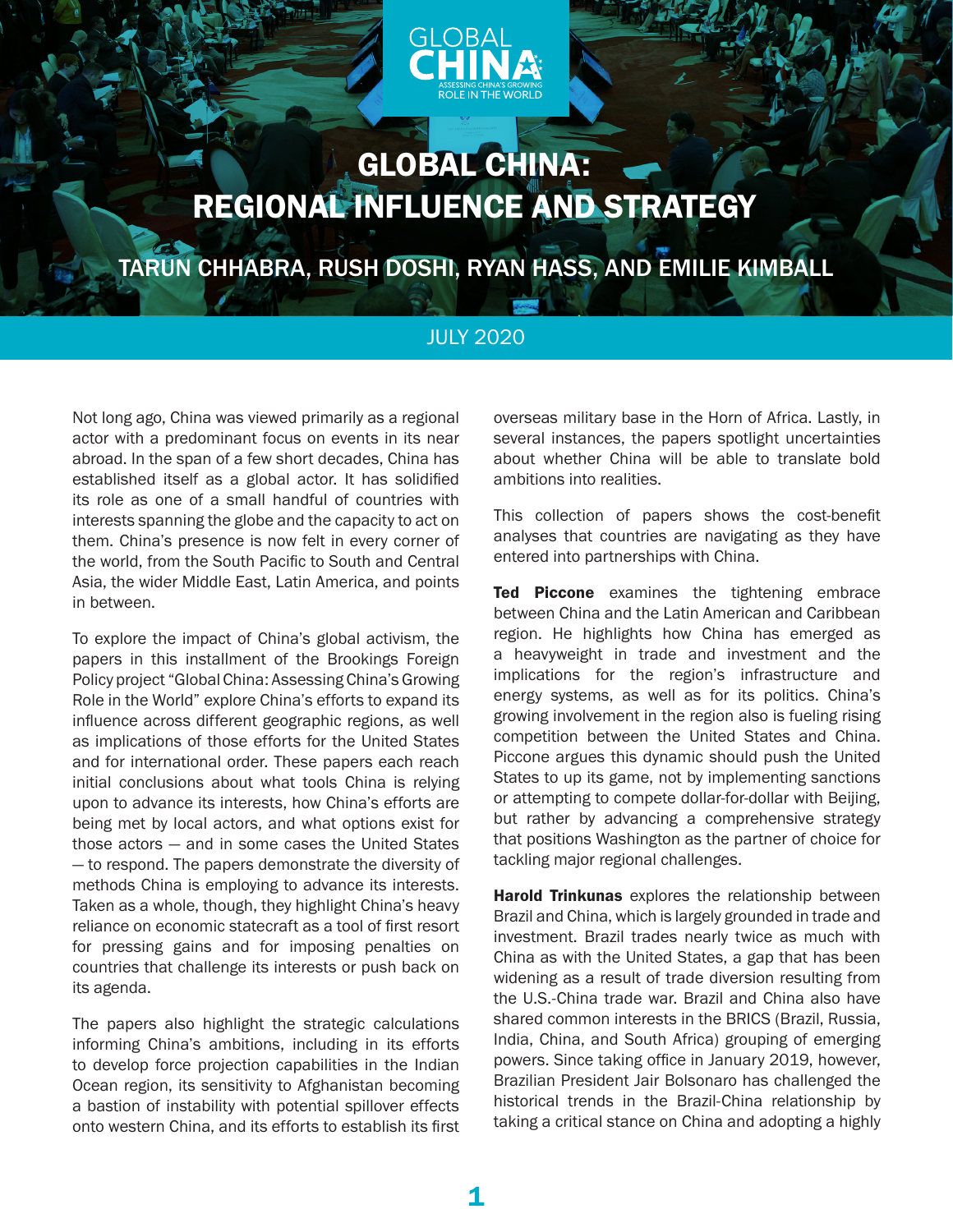#### GLOBAL CHINA GLOBAL CHINA: REGIONAL INFLUENCE AND STRATEGY

pro-U.S. position. Bolsonaro's foreign policy positions vis-à-vis China have largely mimicked those of the Donald Trump administration. Now, as both Bolsonaro and Trump face wide criticism of their handling of the COVID-19 pandemic, Trinkunas warns that such close U.S.-Brazil relations are unlikely to persist beyond these two like-minded presidents. Brazil-China relations, on the other hand, are likely to grow closer once again on the basis of commercial interests.

Vanda Felbab-Brown discusses China's growing presence in Afghanistan. She argues that Chinese objectives in Afghanistan have now become largely security-related, superseding earlier economic interests, as China seeks to halt anti-Chinese militancy and ensure Uighur militants do not receive support from the Taliban. For that reason, China has reached a rapprochement with the Taliban and not tilted away from Pakistan as the Afghan government hoped. Chinese economic commitments to Afghanistan also remain substantially unrealized. In addition, China increasingly views Afghanistan through a lens of geopolitical competition with India. As the U.S. military presence decreases in Afghanistan, China may step up its role in the country to protect its interests there, which could intensify the China-India rivalry. Despite these factors, Felbab-Brown argues that U.S. engagement in Afghanistan should not be animated by competition with China, but rather be judged on its own merits and based on America's strategic objectives in the country.

**Susan A. Thornton** challenges the narrative that Chinese activities in Central Asia are damaging to the interests of countries in the region. She argues that Central Asian states have leveraged China's involvement in their favor by using China's regional ambition as bargaining power to elevate their own diplomatic profiles and to push China to act on their development and security priorities, such as infrastructure. She also argues that China's ambitions in the region are kept in check by Russia's sustained interest there, as well as public wariness of China, leading to a dynamic of "warm politics, cold public." Chinese repression of ethnic Muslim minorities has additionally dampened cross-border relations. Thornton argues that Washington should shift its focus away from criticizing China's actions in Central Asia toward articulating its own vision for the region and the role the U.S. can play there.

**Pavel K. Baev** describes the limits of authoritarian compatibility between Xi Jinping's China and Vladimir Putin's Russia. He argues that even as Beijing and Moscow try to display an outward friendship, they are not natural allies. China is a rising power, while Russia is on a downward trend. Mutual suspicions mar the relationship and undercut any intention to upgrade their relations to a strategic partnership. Baev also observes that structural corruption in both countries creates incompatibilities. Baev argues that the United States should exploit the divergences between the two countries.

Madiha Afzal focuses on the China-Pakistan Economic Corridor (CPEC), the flagship project of China's Belt and Road Initiative (BRI), arguing that the Chinese and Pakistani governments have aggressively controlled the narrative on the project. Its details remain opaque, including the terms of the loans and the overall cost of the project to Pakistan. The U.S. has criticized CPEC, citing what it views as predatory lending and undue benefit for Chinese firms and workers at Pakistan's expense. Yet, for Pakistan, Afzal writes, the project is best seen as the economic peg in a longstanding wider relationship with China which helps counter deepening U.S.-India ties. Afzal argues Pakistan should provide a clearer picture to its public on the terms of this partnership. Doing so might pressure both parties to generate terms for CPEC that are more favorable to Pakistan.

Joshua T. White documents China's expanding engagements in the Indian Ocean region (IOR). He concludes that even though present-day Chinese power projection capabilities in the IOR remain modest, China appears to be pursuing capabilities that would enable it to undertake a range of increasingly complex military missions in the region. White identifies five such missions that would be relevant to China's interests. He cautions that while China's investments in ports and other infrastructure may be difficult to leverage into meaningful military advantages, the coercive nature of China's economic efforts could foster political and strategic vulnerabilities for China. Ultimately, White urges American policymakers to be attentive to Chinese investments in particular capabilities that could presage a more ambitious military role in the region.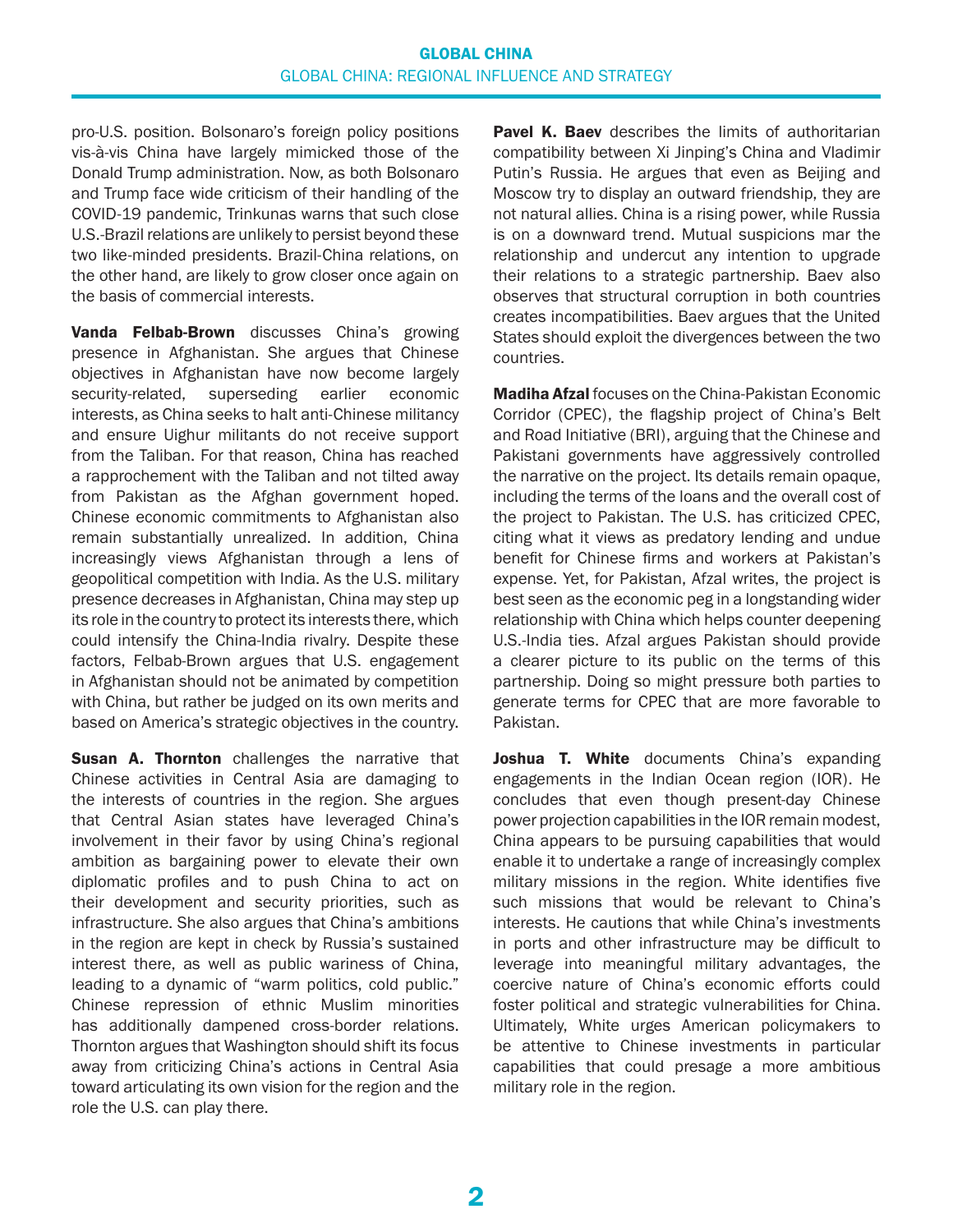#### GLOBAL CHINA GLOBAL CHINA: REGIONAL INFLUENCE AND STRATEGY

**Zach Vertin** spotlights the Red Sea as a potential theater of great power competition. He notes that China's economic and strategic expansion in the region — including its first overseas military base in Djibouti has generated concern in U.S. national security circles. Vertin explains that while Washington has viewed Djibouti primarily through a security lens, Beijing has advanced a mix of commercial, technological, and diplomatic investments there, indicative of its approach across the BRI corridor. He observes that China sees its Djiboutian outpost both as a means to project power and as a testing ground — where its military can gain experience and gauge international reaction to a Chinese presence outside the western Pacific. Vertin cautions against the U.S. emphasizing "great power competition" among regional partners, and suggests it focus instead on smart investments, comparative advantages, and multilateral cooperation. Washington, he notes, should also recognize Djibouti and the Red Sea region as part of the wider, and increasingly pivotal, Indo-Pacific domain.

Adel Abdel Ghafar and Anna L. Jacobs document China's growing footprint in the southern Mediterranean. They observe that U.S. disengagement from the region and Europe's diminishing influence have created a power vacuum for China and Russia to fill. They highlight that Beijing's ties to the North African region largely center on trade and infrastructure development, affording the region an alternative to Europe and the United States. China's rigid social control and rapid economic growth also have served as an attractive model for leaders across the region. They argue that China also is forging deeper defense ties and closer diplomatic relations, a trend that is unlikely to reverse due to the declining presence of the U.S. and European Union in the region.

Natan Sachs and Kevin Huggard examine Israel's relationship with China within the broader context of American and Chinese relations with the Middle East. Israel is torn between its diplomatic and economic interests to work with China and its paramount interest to maintain a close relationship with the United States, which has pressured Israel to limit its engagements with Beijing. Sachs and Huggard write this balancing act will become more difficult as U.S.-China tensions in the region increase amid a rising Chinese presence. As the largest trading partner of many countries in the Middle East, China already holds significant regional influence. Beijing is wary of taking up a more central political role, but holds several advantages over Washington should it choose to invest more in navigating the region's political fault lines.

**Bruce Riedel** writes that China's relationship with Saudi Arabia is driven by access to oil — but even though China is now the biggest importer of Saudi oil, there is little strategic cooperation between the two countries. However, Saudi Crown Prince Mohammed bin Salman has notably defended Beijing on its repression of Uighur Muslims in the name of security. Riedel observes that Riyadh still views Washington as its main strategic partner; a majority of its arms purchases come from the United States, and Washington is far more aligned with Riyadh than Beijing is on Iran, Saudi Arabia's regional rival. While a Joe Biden administration would likely downgrade U.S.-Saudi relations, there would be limits to China's ability to take advantage.

**Natasha Kassam** outlines the causes of the ongoing unraveling of the China-Australia relationship and its economic and security implications. Kassam argues the current situation between the two countries is unprecedented in terms of the breadth of the economic measures — both real and threatened and Beijing's nonchalance regarding the fallout of its aggressive behavior. She argues that as China has become increasingly assertive in pursuing its goals in Australia, Australia has grown more tolerant of friction in pushing back. China views Australia through the lens of competition with the United States and would like to divide the two allies and weaken America's position in the western Pacific. However, Kassam concludes that China's regional conduct is likely to deepen its clash with other countries in the region. China's pressure on Australia should not be seen as an aberration, but rather as a foretaste of how China will exercise its growing power to advance its strategic objectives.

Jonathan Pryke analyzes China's steadily growing influence in the South Pacific. He writes that China's growing footprint has reached a level that has triggered traditional powers engaged in the region to sound alarm. While observing that China's growing involvement in local affairs has had a corrosive effect on regional governance, Pryke also observes that China may be hitting a wall in how far it can go in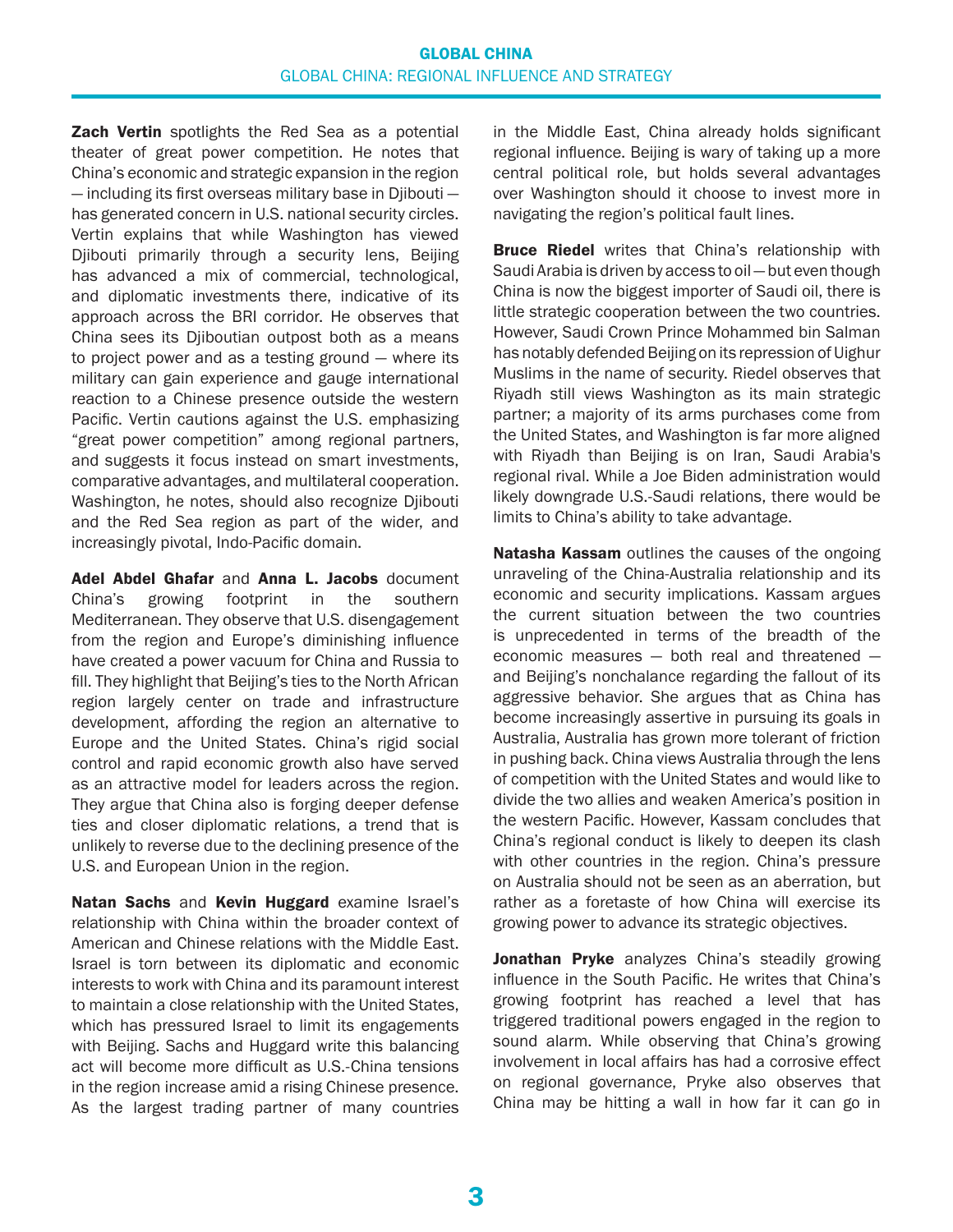leveraging economic involvement to pursue strategic objectives. Pryke notes that China's increased activism has prompted Australia and New Zealand to up their regional diplomatic game, and expects the coming year to reveal how far China can go in building inroads in the South Pacific.

These assessments collectively offer diverse analyses about China's activities and their implications in different regions of the world, while also highlighting China's use of economic statecraft as the leading edge of its efforts to gain influence and cases in which a military footprint has followed, or can be expected to follow, closely behind. The analyses also show the many ways in which the United States and its allies and partners have struggled to adapt to China's growing influence and present a range of policy recommendations for decisionmakers in Washington and other capitals to be more agile and effective.